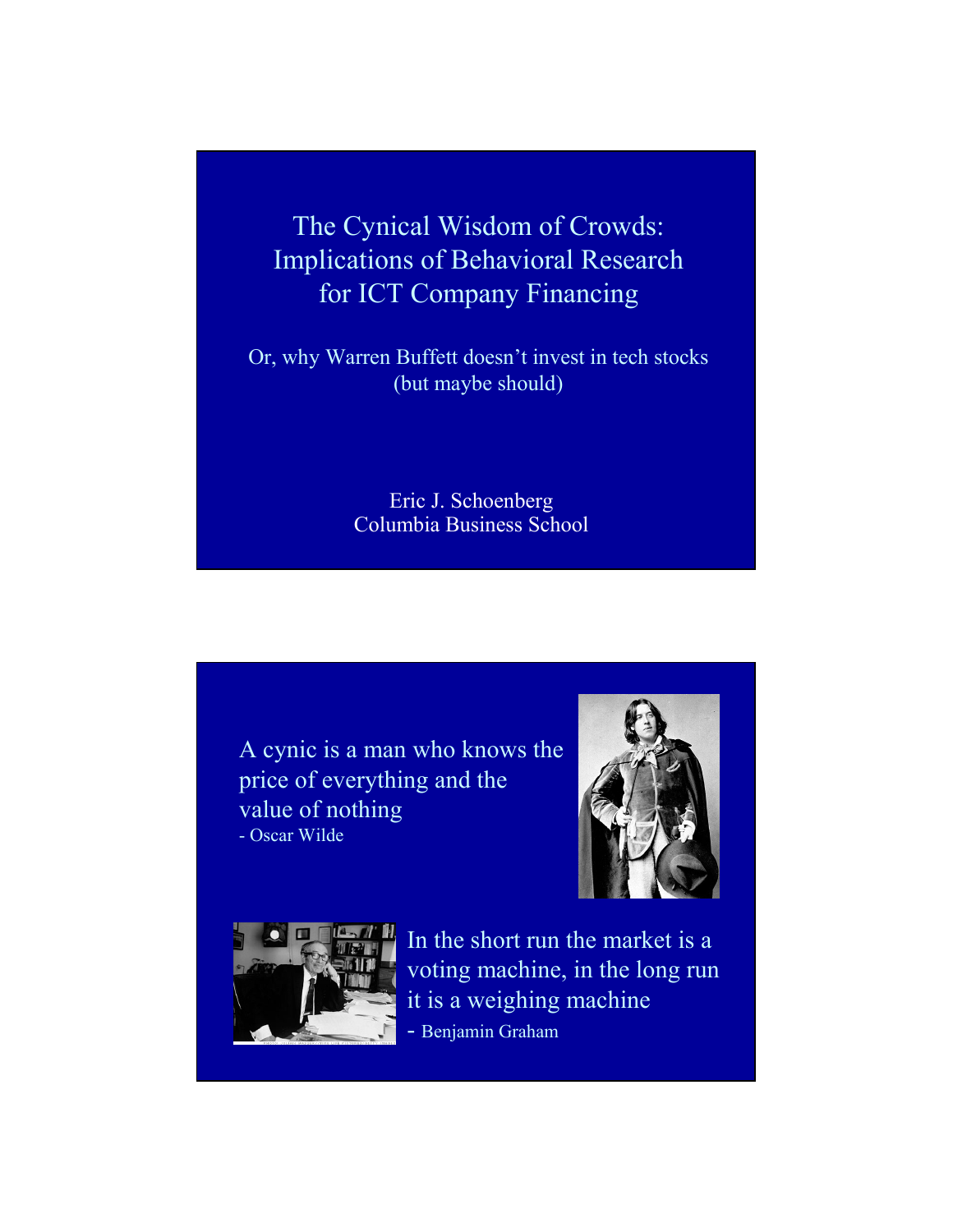Value investors agree with efficient market theorists that value is a function of cash flows

## Value =  $\Sigma_t$  Cash Flow<sub>t</sub> $/(1 + r)^t$

They simply disagree on whether this determines the price

> EMT: market dynamic drives price to value



Graham-Dodd: investors buy when value  $>$  price



Market prices, information cascades and the value of future cash flows

- Falling market prices might trigger bank runs
- Customers want to choose popular technologies that will continue to be supported (e.g. network effects)
- Stock-based compensation affects employees
- High-valued equity can be used as a strategic weapon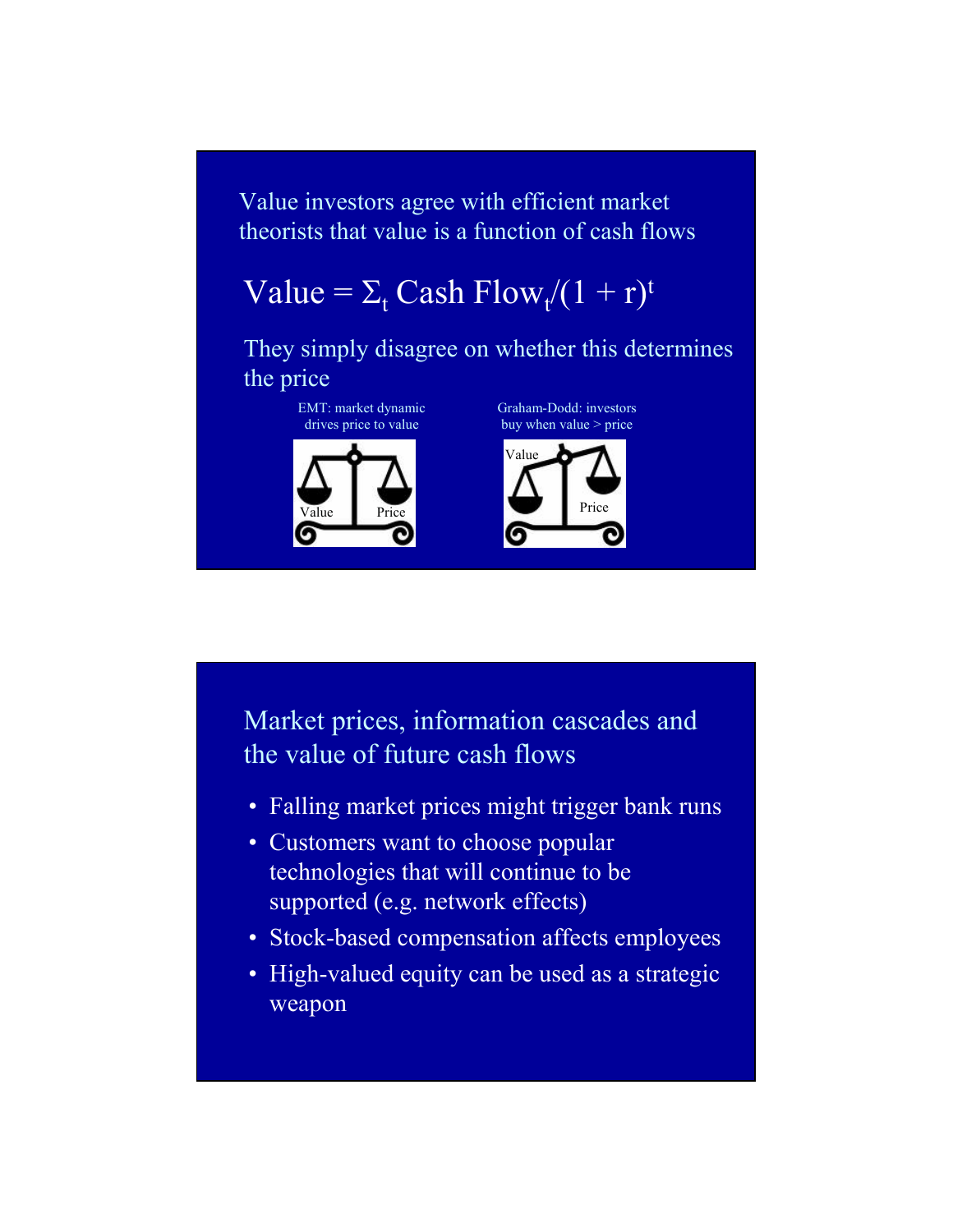## Feedback effects in theory\*

- Greater when complementarities are high, but relationships between firm and stakeholders are not well established (Subrahmanyam & Titman, 2001)
- Affected by liquidity and the availability of information (Ozdorenen & Yuan, 2008)
- Might result in higher expected returns for speculators using *complementary* strategies than for investors using *substitution* strategies (Hirshleifer, Subrahmanyam & Titman, 2003)

\* Warning: inappropriate use of theoretical models has been linked to the occurrence of highly contagious cancers in financial institutions

## Complementary strategies are rational in coordination games

- Coordination is aided by psychologically salient focal points (aka sunspots)
- The tendency to "chase experts" suggests that investors use behavior of "smart money" as one type of focal point
	- Venture capitalists
	- Board members and senior management
	- Underwriters
	- Informed investors